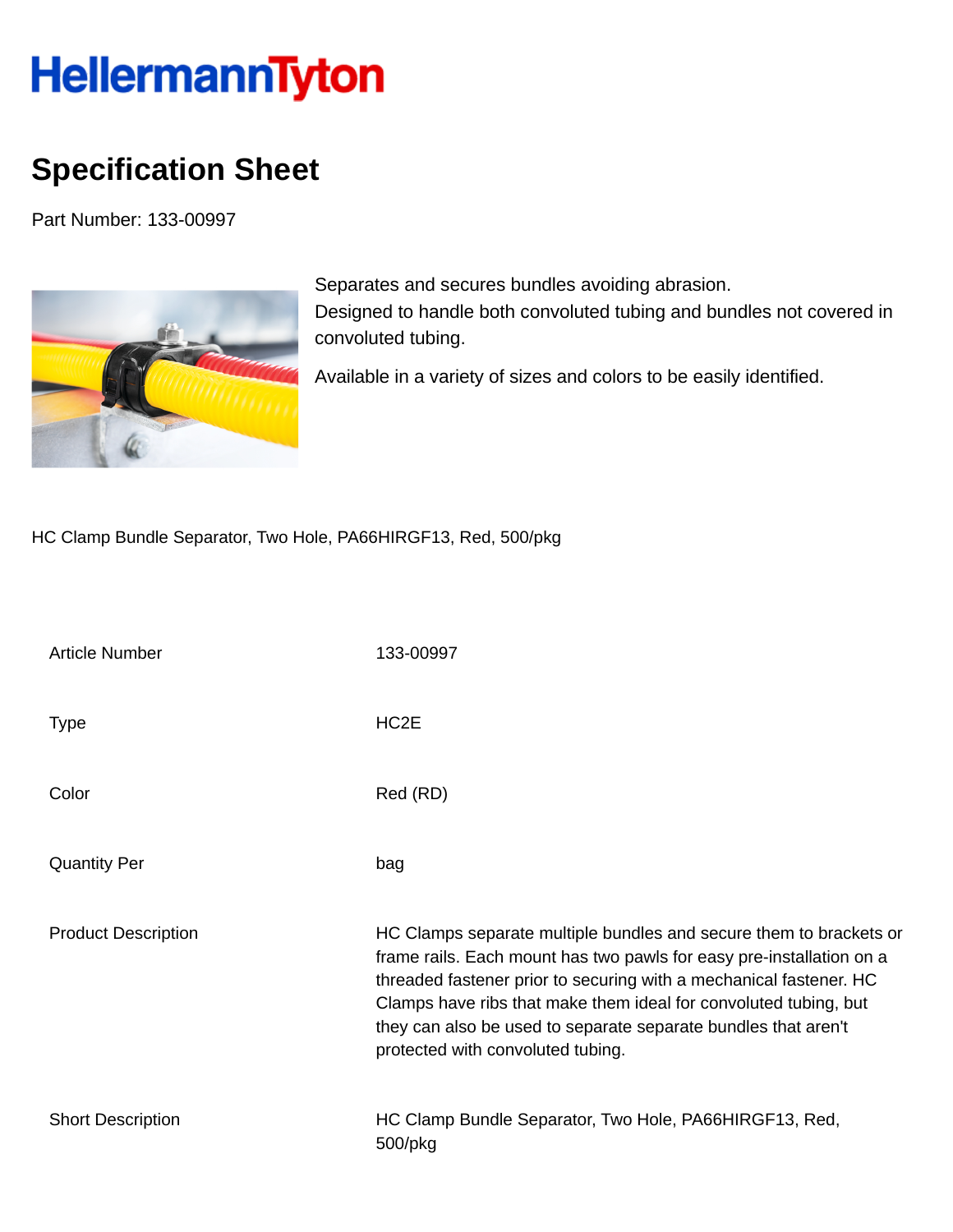| Length L (Imperial)                     | 2.747 |
|-----------------------------------------|-------|
| Length L (Metric)                       | 67.77 |
| Width W (Imperial)                      | 1.1   |
| Width W (Metric)                        | 27.94 |
| <b>Bundle Diameter Min (Imperial)</b>   | 0.513 |
| <b>Bundle Diameter Min (Metric)</b>     | 13.03 |
| <b>Bundle Diameter Max (Imperial)</b>   | 0.513 |
| <b>Bundle Diameter Max (Metric)</b>     | 13.03 |
| Bundle Diameter 1st Loop Max (Imperial) | 0.513 |
| Bundle Diameter 1st Loop Max (Metric)   | 13.03 |
| Bundle Diameter 2nd Loop Max (Imperial) | 0.513 |
| Bundle Diameter 2nd Loop Max (Metric)   | 13.03 |
| Height H (Imperial)                     | 1.38  |
| Height H (Metric)                       | 34.94 |
| Mounting Hole Diameter D (Imperial)     | 0.32  |